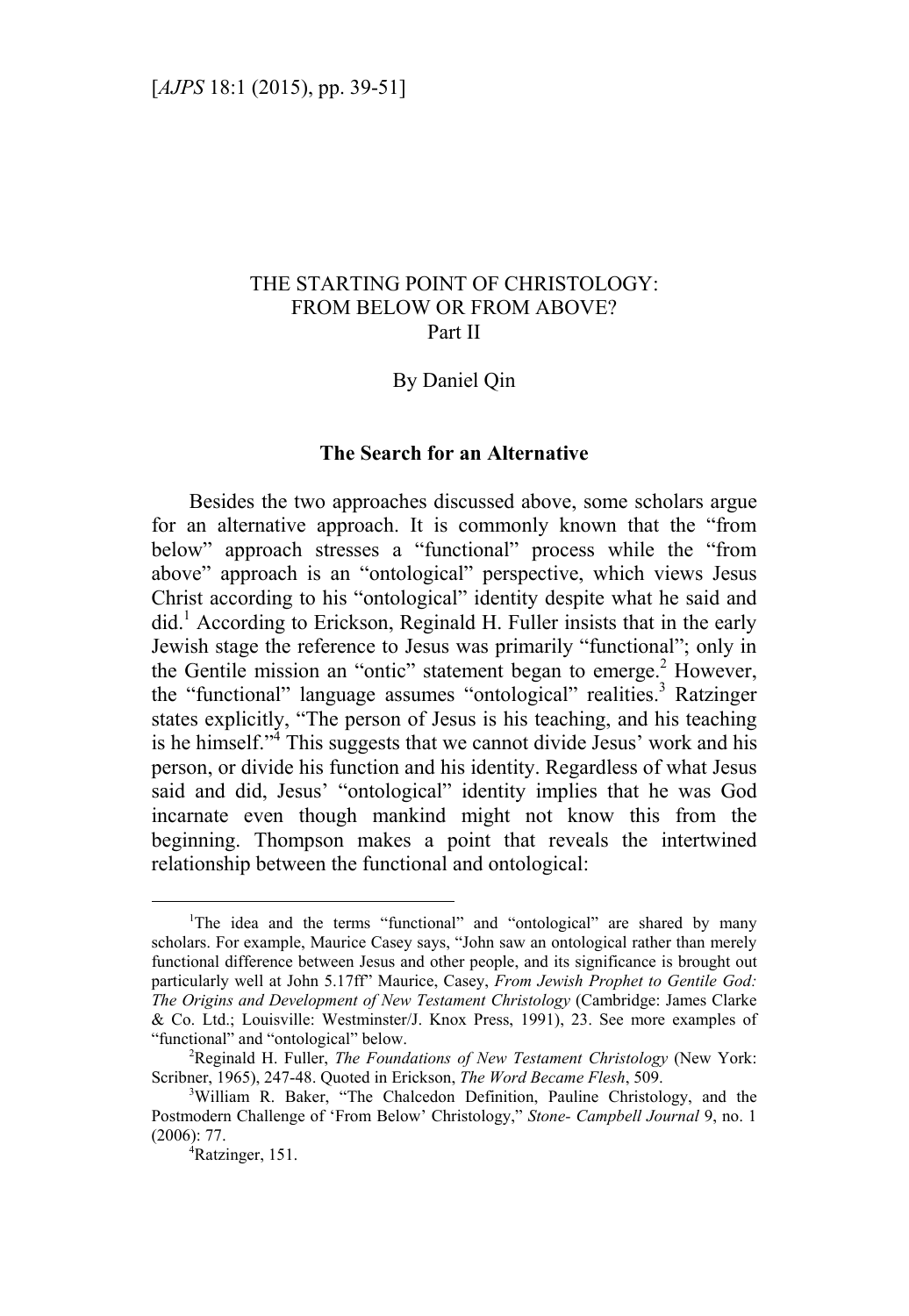Incidentally, one major objection to the use of the categories of the "Jesus of history" and the "Christ of faith" is precisely that it can foster the kind of separationism that Chalcedon wants to avoid. The categories of "christology from below" and "from above" can suffer from the same deficit. One can all too easily gain the impression that the Jesus of history is not in union with the incarnate Word<sup>5</sup>

While realizing the unity of the Jesus of history and the incarnate Word, Ratzinger elaborates the tension between them:

The two fundamental structural forms of "incarnation" and "cross" theology reveal polarities which cannot be surmounted and combined in a neat-looking synthesis without the loss of the crucial points in each; they must remain present as polarities which mutually correct each other and only by complementing each other point towards the whole.<sup>6</sup>

The above-mentioned statements both explain the complicated relationship between the "functional" and the "ontological" and provide insights for constructing a Christology that tries to consult both the "functional" and the "ontological." However, in trying to harmonize both approaches, the "ontological" actually gains the upper hand because the result of a steady combination is usually ontological since the functional process can be absorbed into the ontological end. On the other hand, in a from below process, without Jesus' divinity as presupposition, any combination of the functional and the ontological is impossible. Therefore, the effort of trying to combine both approaches cannot do justice to those who insist on doing Christology from below and do not take Jesus' divinity as presupposition from the outset.

Erickson cogently explains an alternative approach: "The content of the kerygma serves as a hypothesis to interpret and integrate the data supplied by inquiry into the historical Jesus." This model follows "neither faith alone nor historical reason alone, but both together in an intertwined, mutually dependent, simultaneously progressing fashion."7 In this model, the kergymatic Christ is the key that unlocks the historical Jesus, and Jesus' earthly life supports the claim that he is the

 $\frac{1}{5}$ <sup>5</sup>Thompson, "'Distinct but Not Separate': Historical Research in the Study of Jesus and Christian Faith," 134.

Ratzinger, 171.

<sup>7</sup> Erickson, *Christian Theology*, 690.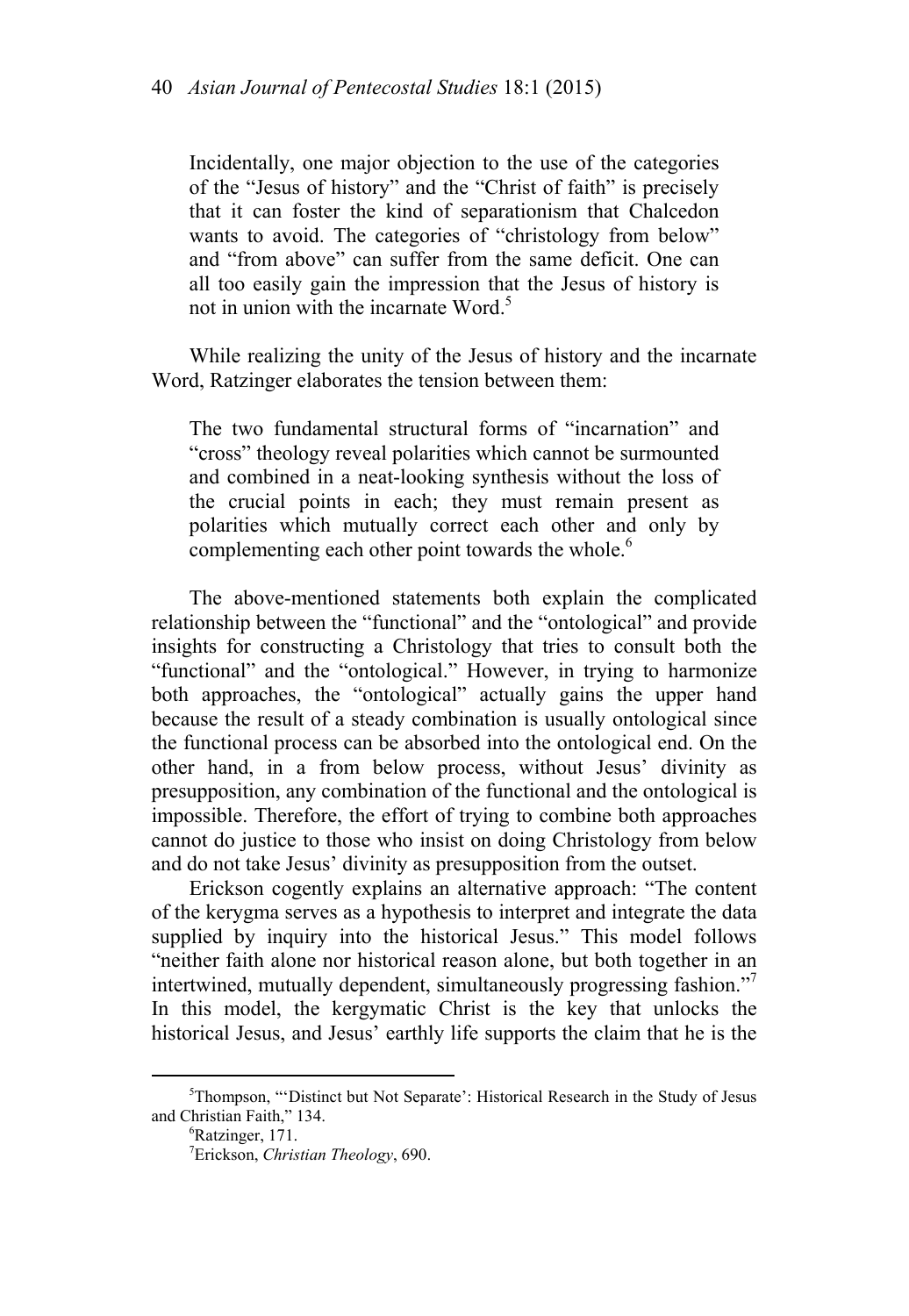Son of God. <sup>8</sup> Erickson's alternative is helpful because it somewhat avoids the two approaches' weaknesses and absorbs their strengths. However, his alternative is Christology from above. It is a from above approach which remembers to include some ingredients of the from below approach, in contrast to the usual from above approach which forgets some from below ingredients. Tilley insists that we need both approaches. The problem is not where "Christologists" start; rather, the real issue is mutually working out the plots of Jesus' "ascending stories" and "descending stories."<sup>9</sup> Only by combining them can we properly describe the real Jesus Christ. Tilley brings great insight in this issue. However, he does not elaborate sufficiently his point in his two-page article. I will describe this insight with my own words and understanding in the following section.

## **A Solution for Constructing Christology in the Contemporary Context**

The debate of the starting point of Christology is concerned with which approach we can and should choose today. Tilley states, the distinction of from below/from above "describes the plots of the Christological stories as we tell them, but not the genesis or the source of those stories."10 There was a time in history that no one on earth knew that Jesus was Christ the divine Son of God and the second person of the Trinity. Jesus' first disciples came to acknowledge his divinity only after they knew the man Jesus for some time. The starting point of Christology becomes an option-issue only when we discuss it in our contemporary perspective. Jesus' first disciples did not have the options of choosing the starting point of Christology that we have today. In light of this, the earthly Jesus was the starting point of Christology historically and logically. It is like a civil airplane that flies between two airports A and B. It had a historical starting terminal A during its maiden flight. After that, it keeps flying between A and B. Either A or B can be considered the starting point of a specific flight. This is the case in our contemporary perspective. Integration of the two approaches is needed because both have strengths and weaknesses. However, integration does not mean one approach replaces the other

 $\frac{1}{8}$  $$Ibid., 691.$ 

<sup>9</sup> Terrence Tilley, "Why We Need Both Stories," *Commonweal* 129, no. 6 (March 22, 2002): 16.<br> $10^{10}$ Ibid.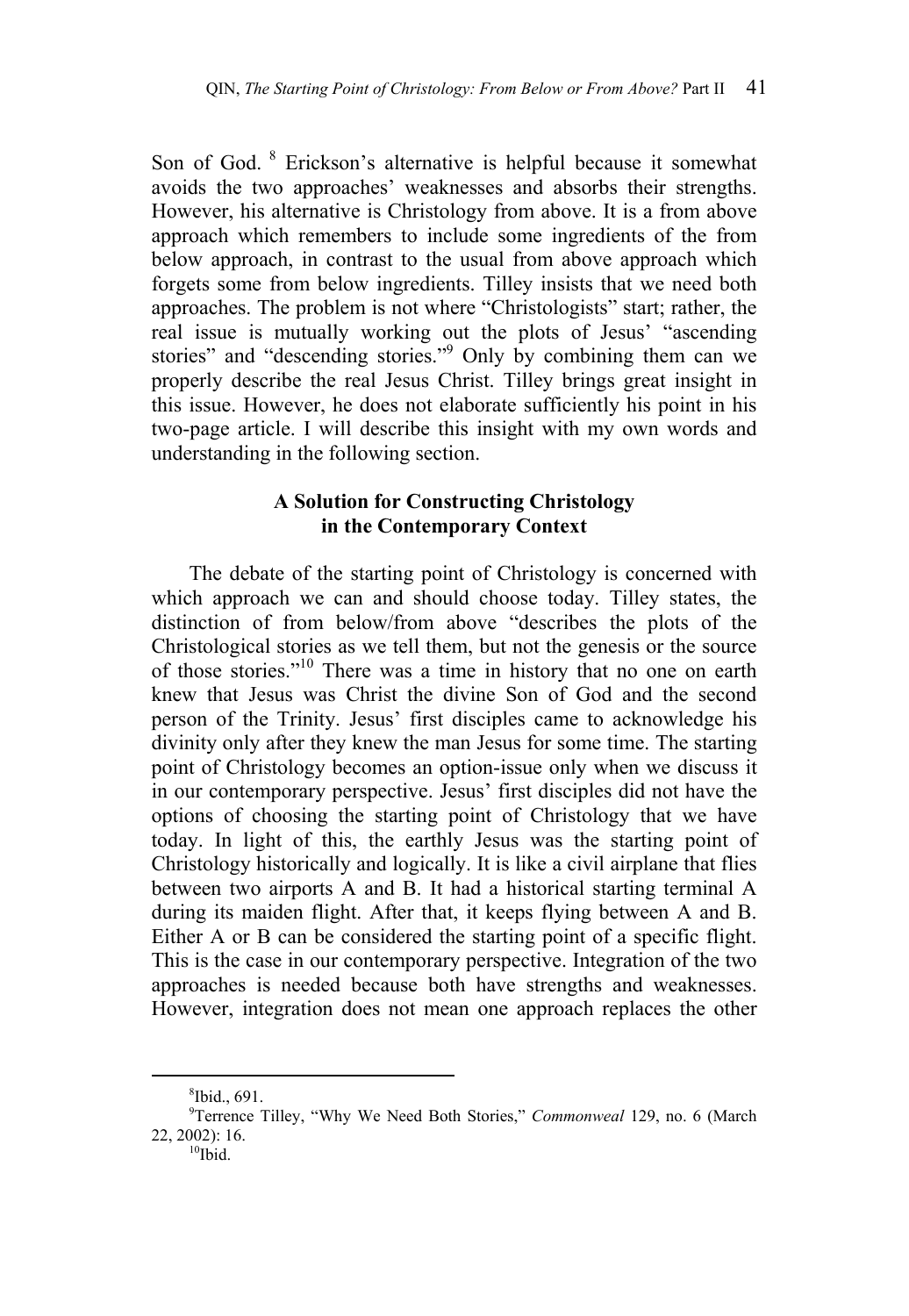like Erickson suggests.<sup>11</sup> Each approach has its legitimate role.<sup>12</sup> Because the maiden Christology from below was done, and the New Testament and the Christian faith have been handed down through generations, we are able to inherit a Christian legacy; therefore, Christology from above is available and valuable today. Regardless of the diverse versions of the historical Jesus, the authenticity of the New Testament and a sufficient account of the historical Jesus are at least held by conservatives. Therefore, Christology from below is available today.

The analogy of civil airplane indicates that except for the maiden flight, each flight's starting point is established by the airplane's last flight. Whenever we start Christology either from the historical Jesus or from the Christ of faith, we always need to consider the other terminal as the place where we come from. We should not forget the process that establishes our present starting point. They are correlated and neither can replace the other. Starting from the Christ of faith needs the earthly man Jesus to be comprehensive, and starting from the earthly man Jesus needs divine aid to reach the Christ of faith.<sup>13</sup> Under certain situations, we may choose one of them as the starting point just because of the specific needs of that situation. At the same time, we are free and able to move from the other direction to support our situational needs.

When doing Christology from below, we are not doing the "maiden flight" as Jesus' first disciples once did. The presupposition of Jesus' divinity may already be there when we start with the historical Jesus. According to Erickson, Norman Perrin claims the idea that "Early Christian preaching . . . was interested in historical reminiscence [is an assumption] for which we have absolutely no evidence. The opposite view, that it was theologically motivated, is the one for which we have evidence."<sup>14</sup> This judgment can be backed up by Wilhelm Wrede's work *The Messianic Secret in the Gospels*, in which Wrede argues, according to Thompson, "that Mark, far from being a direct link with the historical Jesus, represented an elaborate theological interpretation of Jesus."15 In light of this, even if we do not take Jesus' divinity as a presupposition, the New Testament narratives of the

<sup>&</sup>lt;sup>11</sup>See footnotes 7 and 8.

<sup>&</sup>lt;sup>12</sup>Cf. Ratzinger's statement at footnote 6.<br><sup>13</sup>This is my additional description on Tilley's point. See footnote 9.

<sup>&</sup>lt;sup>14</sup>Norman Perrin, *Rediscovering the Teaching of Jesus* (New York: Harper and Row, 1976), 24. Quoted in Erickson, *The World Became Flesh*, 387.<br><sup>15</sup>Wilhelm Wrede, *The Messianic Secret in the Gospels* (Cambridge: T. and T.

Clark, 1971). Paraphrased in Thompson, *The Jesus Debate: A Survey and Synthesis*, 96.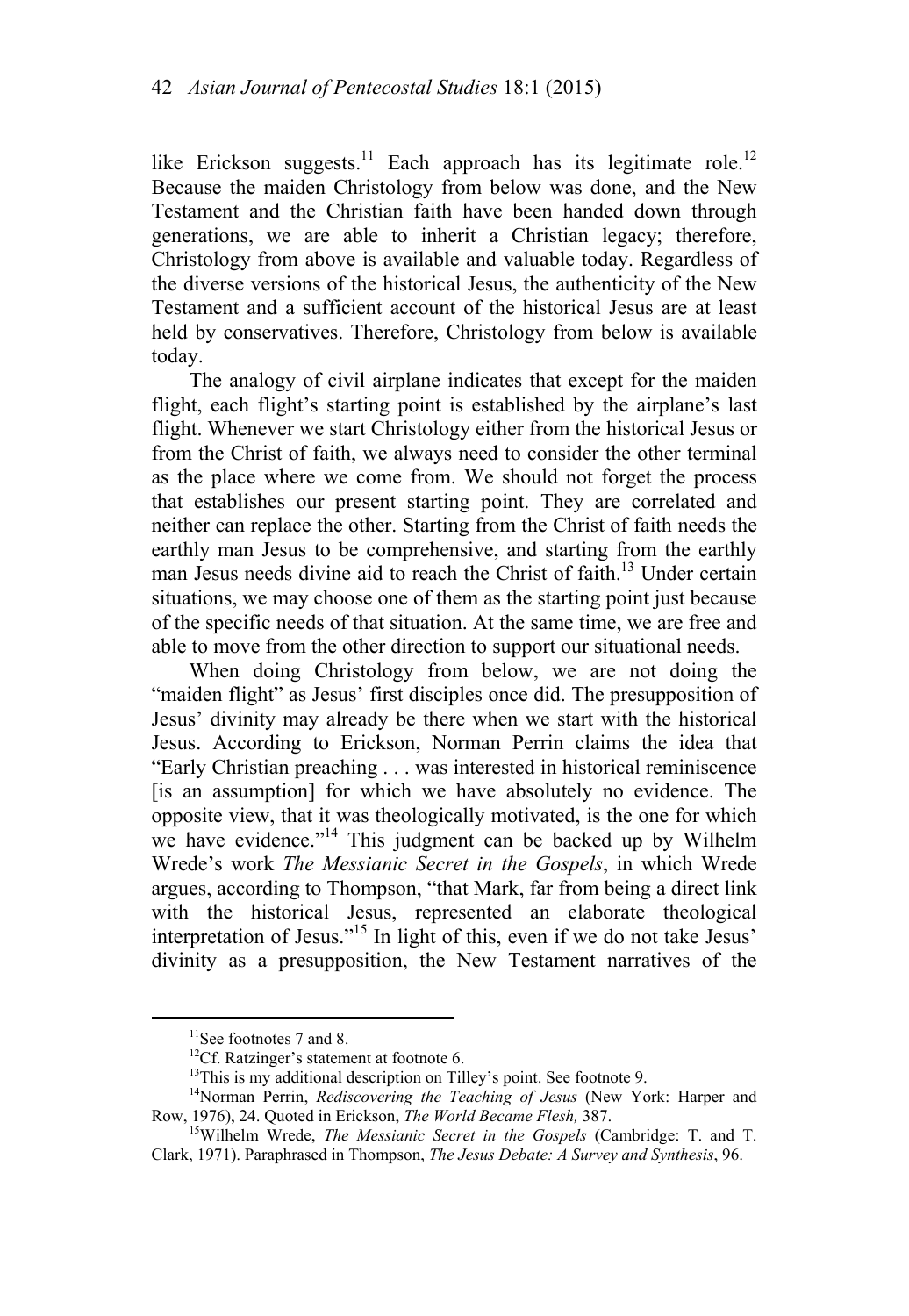historical Jesus were written by authors who already had Jesus' divinity in mind and wrote the narratives accordingly.

Our presupposition may determine what kind of from below approach we exercise: in order to find out whether we can move from the historical Jesus to the divine Christ, or just to develop the benefits of the from below approach. Without Jesus' divinity as a presupposition, one is tempted to find more historical materials beyond the New Testament narratives, or to distort the New Testament narratives in order to demythologize them.<sup>16</sup> Different presuppositions and motivations can result in different versions of the historical Jesus. The results of the debate on the authenticity of the New Testament narratives can lead to totally different conclusions: Christian faith, no faith or another faith. Those who have genuine belief in the authenticity of the New Testament narratives, like Pannenberg, need to explain sufficiently the divine aid in the leap from historical fact to faith. For those who take Jesus' divinity as a presupposition, the purpose of the from below approach is to develop the benefits of it: being identified with the historical man Jesus and cultivating Christian discipleship. This is the greatest benefit for the Church and therefore should be employed frequently.

To sum up the above statements, Jesus' first disciples witnessed the historical starting point of Christology, i.e. the earthly man Jesus, and in the contemporary context we can and we should do both Christology from above and from below.

# **A Suggestion for Christology in the Chinese Context**

As stated earlier, the starting point of Christology became an issue when the quests for the historical Jesus emerged and developed, and some conservative scholars responded with a positive view toward a from below approach. It is noted that the issue is mainly discussed in countries where Christian scholarship has developed to a high level. It has not become a concern in China, where the churches do not have the available scholarship and ability to participate in a sophisticated theological discussion. However, this does not mean that the issue is irrelevant to the churches in China. Rather, the issue might come as an opportunity for the Chinese churches to develop their Christology.

<sup>&</sup>lt;sup>16</sup>For example, Rudolf Bultmann is famous for his demythologization of the Bible.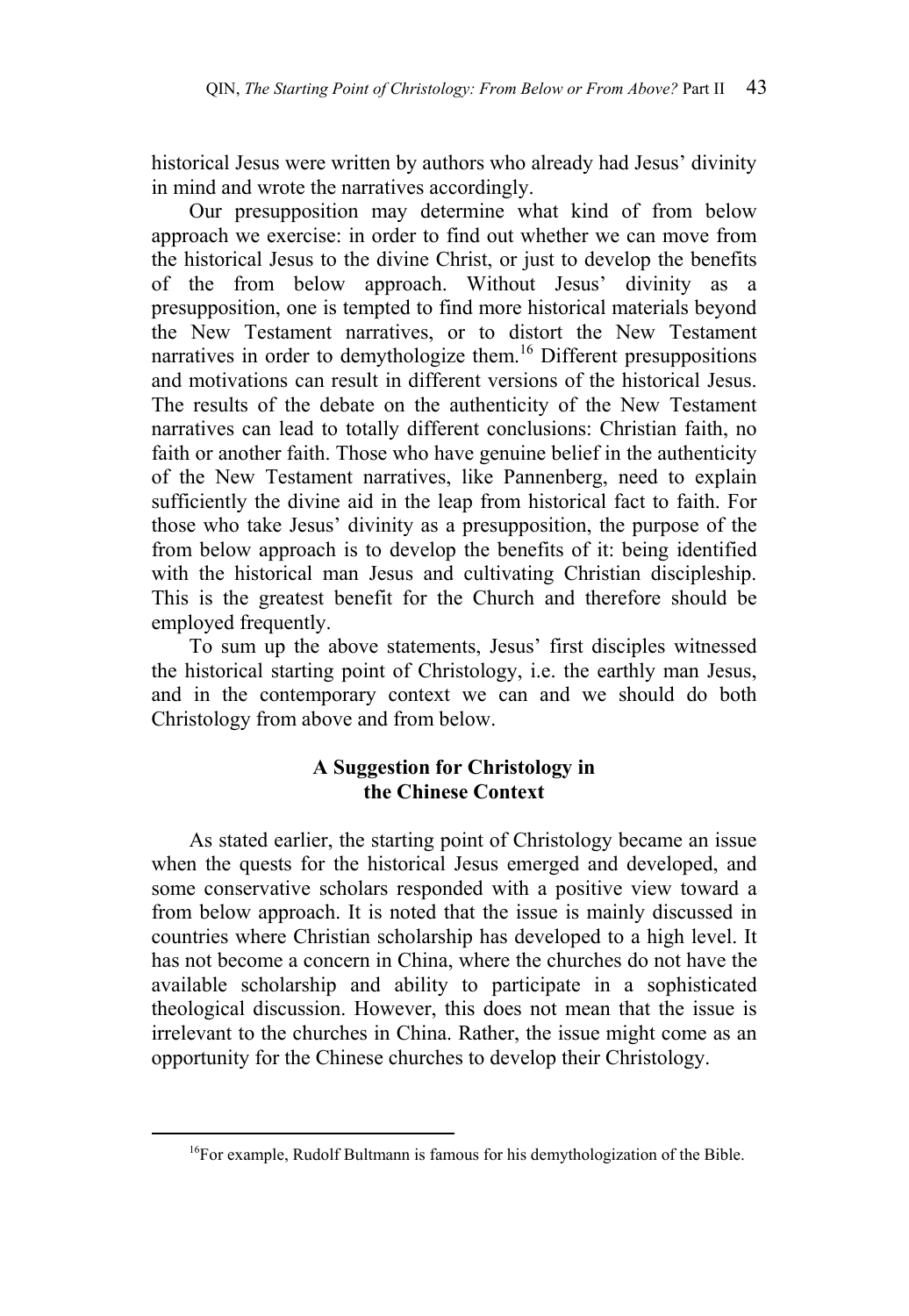While we have not seen Christians, especially in house churches in China, thinking about Christology in the framework of Western scholars, they do have their understanding and emphasis on Christology. Chinese house churches have gone through decades of religious persecution. Although the level of this persecution has shifted time after time, generally speaking, it has been a constant struggle which in one way or another affects house church Christians' understanding of faith. While house churches have been Christocentric, they mostly identify themselves with Jesus in His suffering for the kingdom of God. In their long experience of suffering which includes being forced to leave home, difficult living conditions, imprisonment, physical torture and even martyrdom, they understand Jesus as the suffering servant who was persecuted and killed but now inspires and strengthens them. They consider themselves blessed to partake in Jesus' suffering for the kingdom of God.<sup>17</sup> In this sense, house church Christians might be considered as having a from below mindset. At the same time, this from below mindset comes with a presupposition of Jesus' divinity and His relation to the Father since in their experience of persecution and suffering they confess "Jesus is Lord," and they claim to have power from the Holy Spirit in their suffering.<sup>18</sup>

Although house churches are still illegal, the situation has gradually changed since around the year 2000. Religious persecution has generally declined as the Communist government gains a more positive understanding about house churches and now holds a relatively lenient religious policy. This is more obvious in some urban areas since city government officials are more open-minded than rural government officials. The situation of house churches now in urban areas is a new situation. Their church members usually have better education, a relatively open mind, more social contact, greater aspiration and much less persecution than rural house church Christians have. In such a relatively favorable time, urban house churches grow fast.

However, house churches face new challenges in urban areas. While the good news of salvation has not been widely heard and accepted by the massive Chinese population, wickedness has dramatically increased. The market economy entices people into materialism and the Communist ideology has actually been abandoned in people's daily lives. Urban people are living in moral deterioration

<sup>&</sup>lt;sup>17</sup>Wen-jie Xie and Zhi-ming Yuan, *The Cross: Jesus in China* (Rohnert Park, CA: China Soul for Christ Foundation, 2003), the Third Episode: the Bitter Cup.

<sup>&</sup>lt;sup>18</sup>Luke Wesley, The Church in China: Persecuted, Pentecostal, and Powerful (Baguio, Philippines: APTS Press, 2004), 42.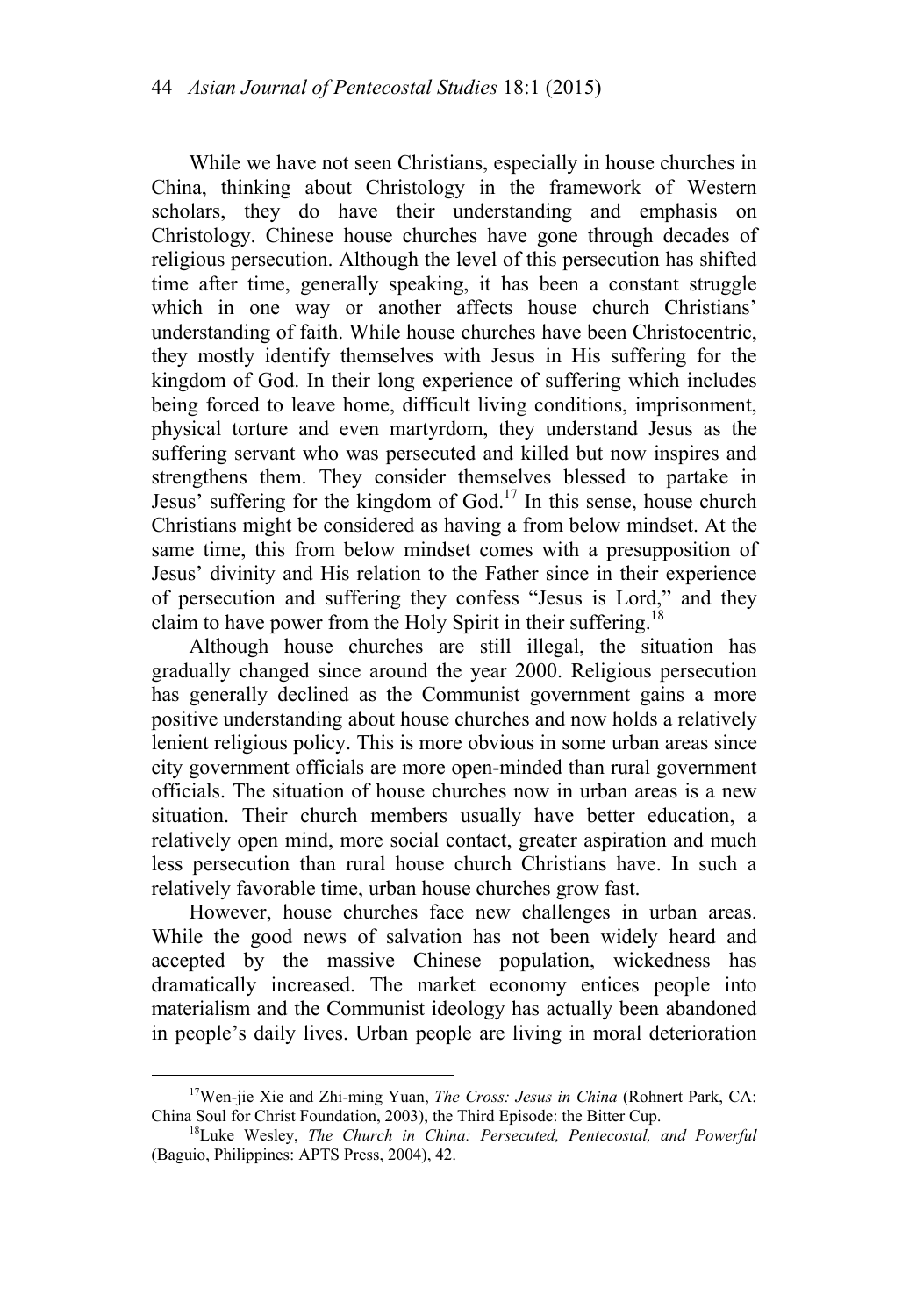and social corruption, having no committed faith or religion. In the contrast between hopeless moral deterioration and the power of salvation, Jesus could be portrayed as a great redeemer who comes and cures the long lasting and hopeless moral disease of the people. It would be the great task of urban house churches to introduce Jesus as the redeemer who redeems the people from their sin. Since personal redemption does not deal with the massive effect and destruction of social sin in urban areas, it would be an imperative but difficult task for house churches to provide an understanding of how Jesus would redeem and cure the people from their personal sin and social corruption. When Jesus is emphasized as the redeemer, the Christology of house churches no longer just reflects a mainly "from below" mindset. Jesus, as the redeemer of mankind, suffered and died on the cross on sinner's behalf, and this redemption is efficacious because Jesus is the Son of God rather than any mere man. When house church Christians perceive Jesus primarily as the redeemer, they have moved from an emphasis on the suffering servant, a vivid from-below figure, to a combination both human and divine.

Besides Jesus the redeemer, house churches are increasingly concerned about the Christ of faith which has led to a focus on Church unity, evangelism and missions. The Christ of faith could also be called the cosmic Christ in the sense that this Christ of faith, or cosmic Christ, is understood as for all people, all churches and all nations in all areas. The movement in this direction can be seen from some of the top house church network leaders' meetings, as house churches start to realize a cosmic Christ who also has concern for other churches.<sup>19</sup> Besides church unity, house churches have a great concern for the people of China as they believe that Jesus shed His blood for the Chinese. After years of itinerant ministry throughout the vast areas of China, house church leaders realize that it is God's good will for them to scatter in order to spread the Gospel, and they cite "Jesus is Lord" as a common confession for themselves and for the millions of unbelievers in China.<sup>20</sup> Another impetus that drives house churches' understanding of a cosmic Christ is their zeal for missions. The Back to Jerusalem Movement is a well-known vision proclaimed by house churches as

 <sup>19</sup>A house church network meeting in 1998 is mentioned by Luke Wesley in *The Church in China: Persecuted, Pentecostal, and Powerful,48.* <sup>20</sup>Wen-jie Xie and Zhi-ming Yuan, *The Cross: Jesus in China*, the Third Episode:

the Bitter Cup.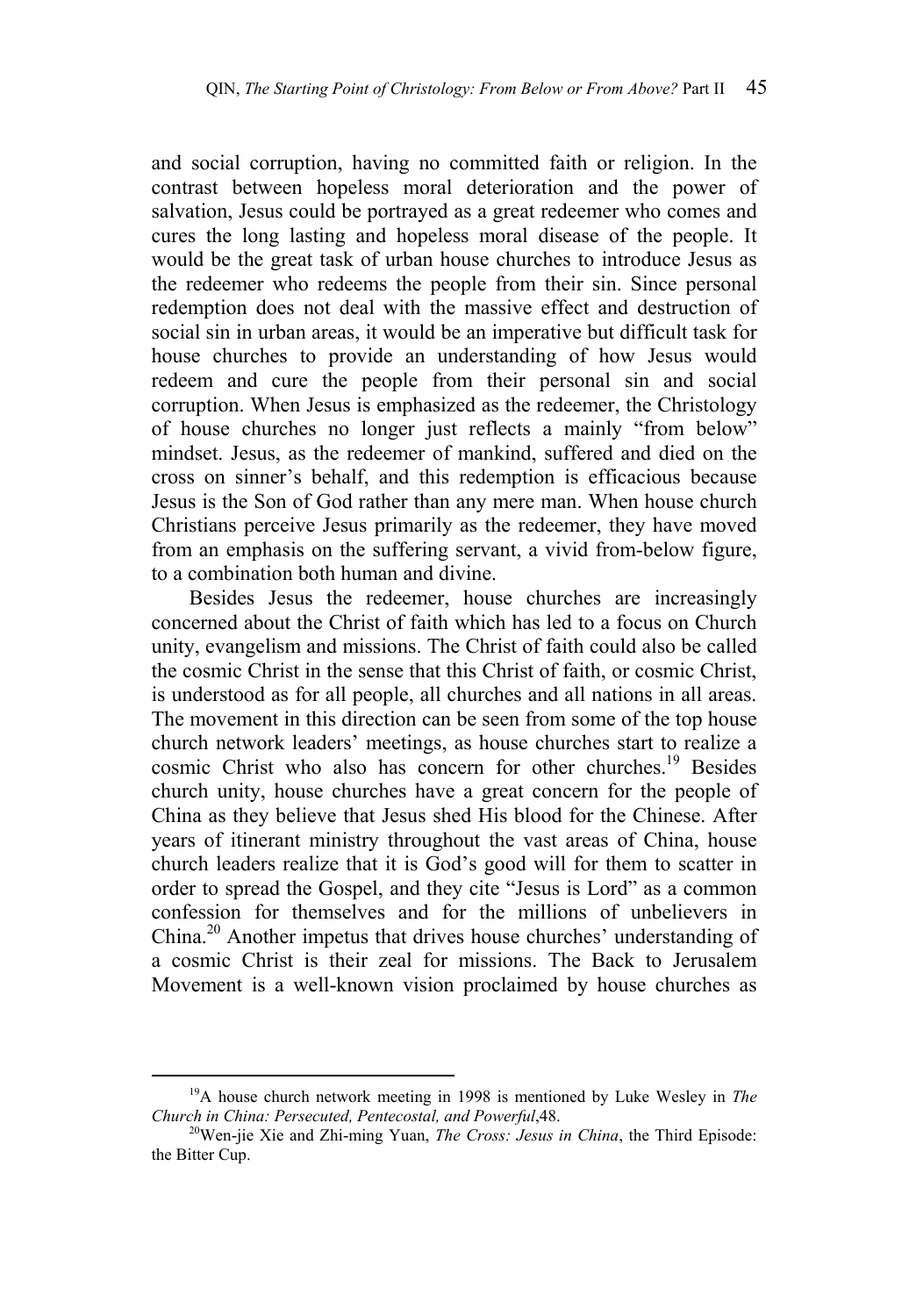their common vision.<sup>21</sup> This vision expresses the idea that Chinese people will take the responsibility of bringing the gospel back to Jerusalem, which would be the last journey of the gospel on the earth. House churches want to focus on a cosmic Christ who intends for the gospel, after moving around Europe, North America, Latin America and Africa, to reach its birthplace in Asia.

However, there are unsolved problems in house churches' understanding of a cosmic Christ. House churches, having more connections with one another, have not had reconciliation with threeself churches nor have they yet formed a clear and strategic understanding of whether or not and how the Church of Christ would include three-self churches. With the passion of evangelizing urban Chinese, house churches have to explain how the redemptive Jesus, and the cosmic Christ, actually redeems people from their personal sin and social corruption. However, being influenced by the past experience of severe persecution, many house church Christians hold a generally passive attitude towards social involvement and cultural transformation. They do not appear to understand how the cosmic Christ, i.e. the Christ of faith, would dialogue with their Chinese culture and society. Reflecting on the passive attitude, the Back to Jerusalem Movement, though indicating house churches' kingdom mindset, is limited in the realm of spreading the gospel to more peoples and has not resulted in a Christology which would tell how the cosmic Christ deals with other cultures and religions.

For these reasons, house churches are facing unsolved problems in their understanding of the cosmic Christ. Despite these problems, it is likely that increased numbers of educated and open-minded Christians and resources in a more open environment will help enable house church Christians to deal with the unsolved problems. In this way, in due time, the cosmic Christ, i.e., the Christ of faith, may become their frequent starting point of Christology. By frequently addressing the Christ of faith, house churches would have a better starting point to dialogue with other religions, philosophy, ideology and social groups and therefore have a stronger impact on culture and society. Meanwhile, house churches should continue the emphasis of being identified with the suffering Jesus. This emphasis would help house churches to maintain the beneficial element of the from below approach: edifying the church by learning from the suffering Jesus.

 <sup>21</sup>David Aikman, *Jesus in Beijing: How Christianity Is Transforming China and Changing the Global Balance of Power* (Washington, DC: Regnery Publishing, Inc., 2003), 192.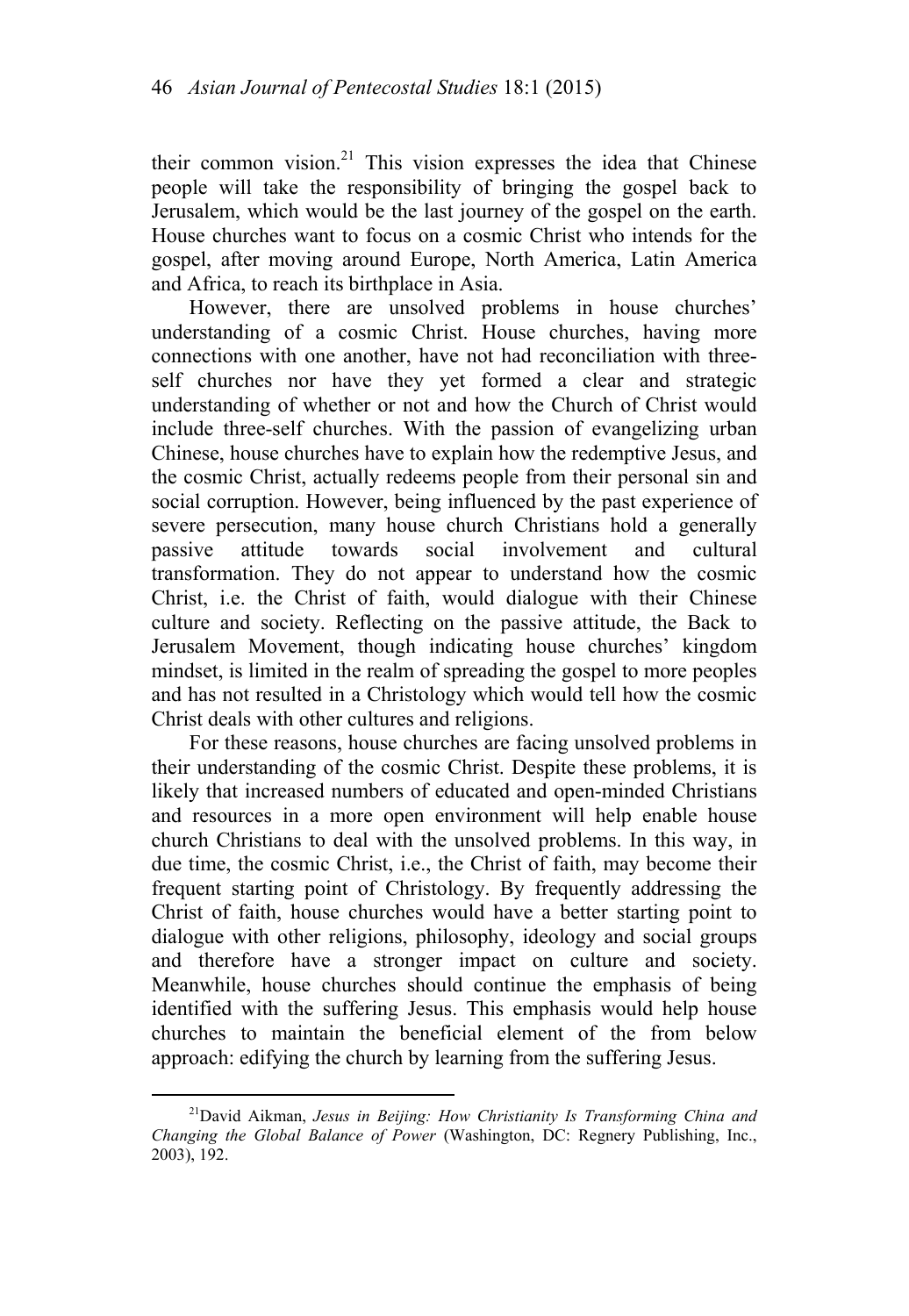#### **Conclusion**

The current Christological debates pay major attention to which approach should replace the other, or which approach should be dominant, or how to integrate the two approaches. If the discussion is limited to "what we teach today," we may never convincingly solve the issue. Tilley points to "the genesis of those stories."<sup>22</sup> The man Jesus, initially known by his first disciples, was the historical starting point of all stories and doctrines that we have today. This does justice to the historical beginning of Jesus Christ and at the same time leaves the issue of what we teach today open for discussion. Thus, the historically legitimate starting point is settled, and what we do about Christology today does not affect that historical starting point.

Today we start Christology either from the Christ of faith or the earthly Jesus. However, we do not have to exclusively stay with one of them for long. In preaching or oral conversation, the earthly Jesus may follow the Christ of faith within a minute and vice versa. Thus, starting from one or the other bears little significance in Christian practice. In academic work, in some cases we may need to elucidate one of them (Christ or the earthly Jesus) sufficiently before going into the other. However, in the whole framework, the most important issue is how we integrally describe the "ascending and descending"<sup>23</sup> Jesus Christ. Which one to start with becomes less important. In any case, we can start with one and decide how long we need to stay there before moving to the other, but the goal is to describe Jesus Christ well in order to meet the needs in specific situation.

This is also true for the Chinese context. While an emphasis on the suffering Jesus may give house church Christians a from-below mindset, the Christ of faith is becoming a rising concern as house churches grow and face unsolved problems. By basing the starting point of Christology on specific situations, the from below and from above approach could be integrated. In this way Chinese house churches may work hard on the Christ of faith in dealing with their culture and society and at the same time, maintain their emphasis on the suffering Jesus as a way of edifying the Church.

 <sup>22</sup>See footnote 10.

<sup>23</sup>See footnote 10.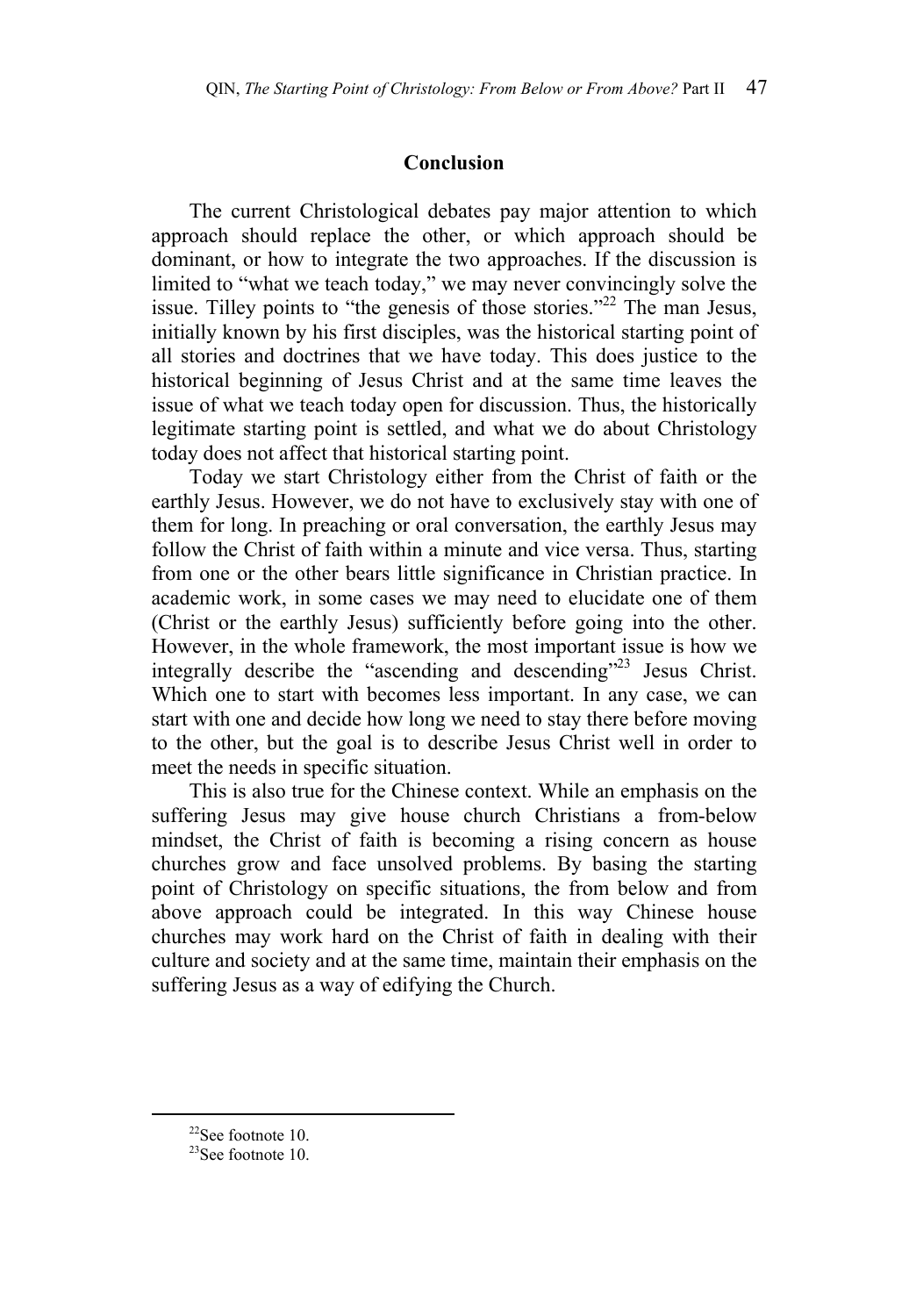### **Bibliography**

- Aikman, David. *Jesus in Beijing: How Christianity Is Transforming China and Changing the Global Balance of Power.* Washington, DC: Regnery Publishing, Inc., 2003.
- Aldwinckle, Russell F. "Reflections on Christology." *Perspectives in Religious Studies* 8, no. 2 (Sum 1981): 88-96.
- Allison, Dale C. *The Historical Christ and the Theological Jesus*. Grand Rapids, MI: William B. Eerdmans Publishing Company, 2009.
- Baker, William. R. "The Chalcedon Definition, Pauline Christology, and the Postmodern Challenge of 'From Below' Christology." *Stone- Campbell Journal* 9, no. 1 (2006): 77-97.
- Berkouwer, G. C. *The Person of Christ*. Grand Rapids, MI: Wm. B. Eerdmans Publishing Company, 1954.
- Bethge, Eberhard. "Bonhoeffer's christology and his 'religionless Christianity'." *Union Seminary Quarterly Review* 23, no. 1 (Fall 1967): 61-77.
- Boer, Martinus C De, ed. *From Jesus to John: Essays on Jesus and New Testament Christology in Honour of Marinus De Jonge*. Journal for the study of the New Testament 84. Sheffield: JSOT Press, 1993.
- Bonhoeffer, Dietrich. *The Cost of Discipleship*. Translated from the German *Nachfolge* first published by Chr. Kaiser Verlag Munchen by R. H. Fuller, with some revision by Irmgard Booth. London: SCM Press, 1959. First Touchstone edition, New York: Simon & Schuster, 1995.
- Boyd, Glenn. E. "A Brief Background to Recent Christology." *Restoration Quarterly* 26, no. 3 (1983): 129-143.
- Brunner, Emil. *The Mediator: A Study of the Central Doctrine of the Christian Faith*. Translated. Olive Wyon. London: The Lutterworth Press, 1934.
- Burge, Gary. M. "A Jesus Quest without a Compass? Article-Review." *Evangelical Quarterly* 74, no. 1 (2002): 59-66.
- Burke, Kevin. "Balancing Human and Divine." *America* 197, no. 7 (2007): 11-12.
- Casey, Maurice. *From Jewish Prophet to Gentile God: The Origins and Development of New Testament Christology*. Cambridge: James Clarke & Co. Ltd.; Louisville: Westminster/J. Knox Press, 1991.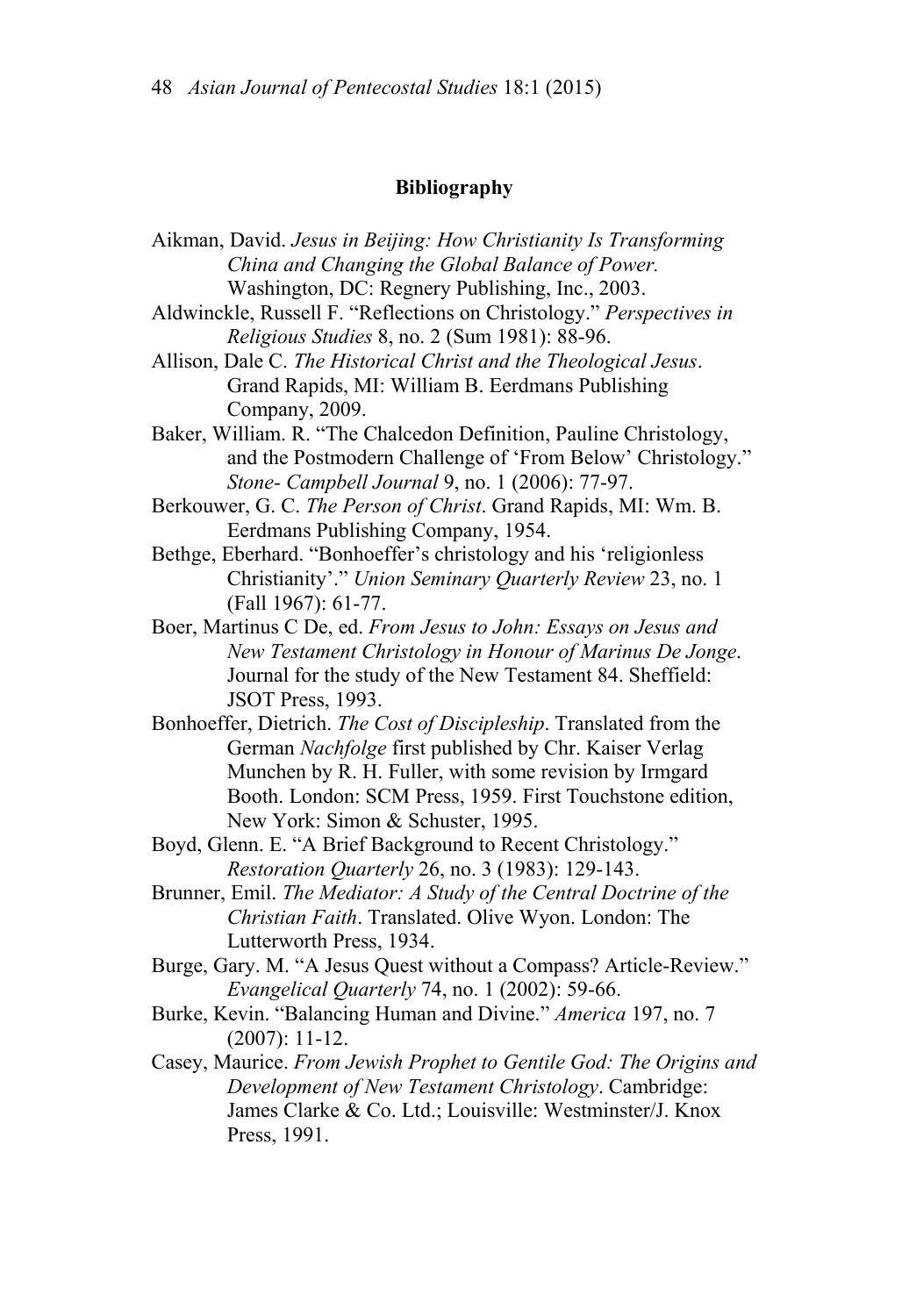- Chilton, Bruce and Evans, Craig A. ed. *Authenticating the Words of Jesus*. New Testament tools and studies v. 28, 1. Leiden; Boston: Brill Academic Publishers, Inc, 1999.
- Dawes, Gregory W. ed. *The Historical Jesus Quest: Landmarks in the Search for the Jesus of History*. Louisville: Westminster John Knox Press, 2000.
- Erickson, Millard J. *Christian Theology*. 2nd ed. Grand Rapids, MI: Baker Book House, 1998.
- Erickson, Millard J. *The Word Became Flesh*. Grand Rapids, MI: Baker Book House, 1991.
- Farmer, William R. ed. *Crisis in Christology: Essays in Quest of Resolution*. Livonia, MI: Truth, Inc., 1995.
- Fredriksen, Paula. *From Jesus to Christ: The Origins of the New Testament Images of Jesus*. New Haven and London: Yale University Press, 1988.
- Galvin, John. P. "From the Humanity of Christ to the Jesus of History: A Paradigm Shift in Catholic Christology." *Theological Studies* 55, no. 2 (1994): 252-273.
- Harnack, Adolf von. *What Is Christianity?* 1st ed. Fortress texts in modern theology. Philadelphia: Fortress Press, 1986.
- Johnson, Elizabeth A. "The ongoing Christology of Wolfhart Pannenberg." *Horizons* 9, no. 2 (Fall 1982): 237-250.
- Johnson, Luke Timothy. "The Jesus Controversy." *America* 203, no. 3 (2010): 10-13.
- Kahler, Martin. *The so-Called Historical Jesus and the Historic Biblical Christ*. Trans. and ed. Carl E. Braaten. Philadelphia: Fortress Press, 1964.
- Kärkkäinen, Veli-Matti. *Christology: A Global Introduction*. Grand Rapids, MI: Baker Academic, 2003.
- Keck, Leander E. "The Historical Jesus and Christology." *Perkins Journal* 29, no. 3 (Spring 1976): 14-26.
- Krieg, Robert A. "Who Do You Say I Am? Christology: What it is & why it matters." *Commonweal* 129, no. 6 (2002): 12-16.
- Maddox, Randy. L. "The New Quest and Christology." *Perspectives in Religious Studies* 11, no. 1 (1984): 43-55.
- Marsh, Clive. "Quests of the Historical Jesus in New Historicist Perspective." *Biblical Interpretation* 5, no. 4 (1997): 403-437.
- Meeks, Wayne A. "Inventing the Christ: Multicultural Process and Poetry among the First Christians." *Studia Theologica* 58, no. 1 (March 2004): 77-96.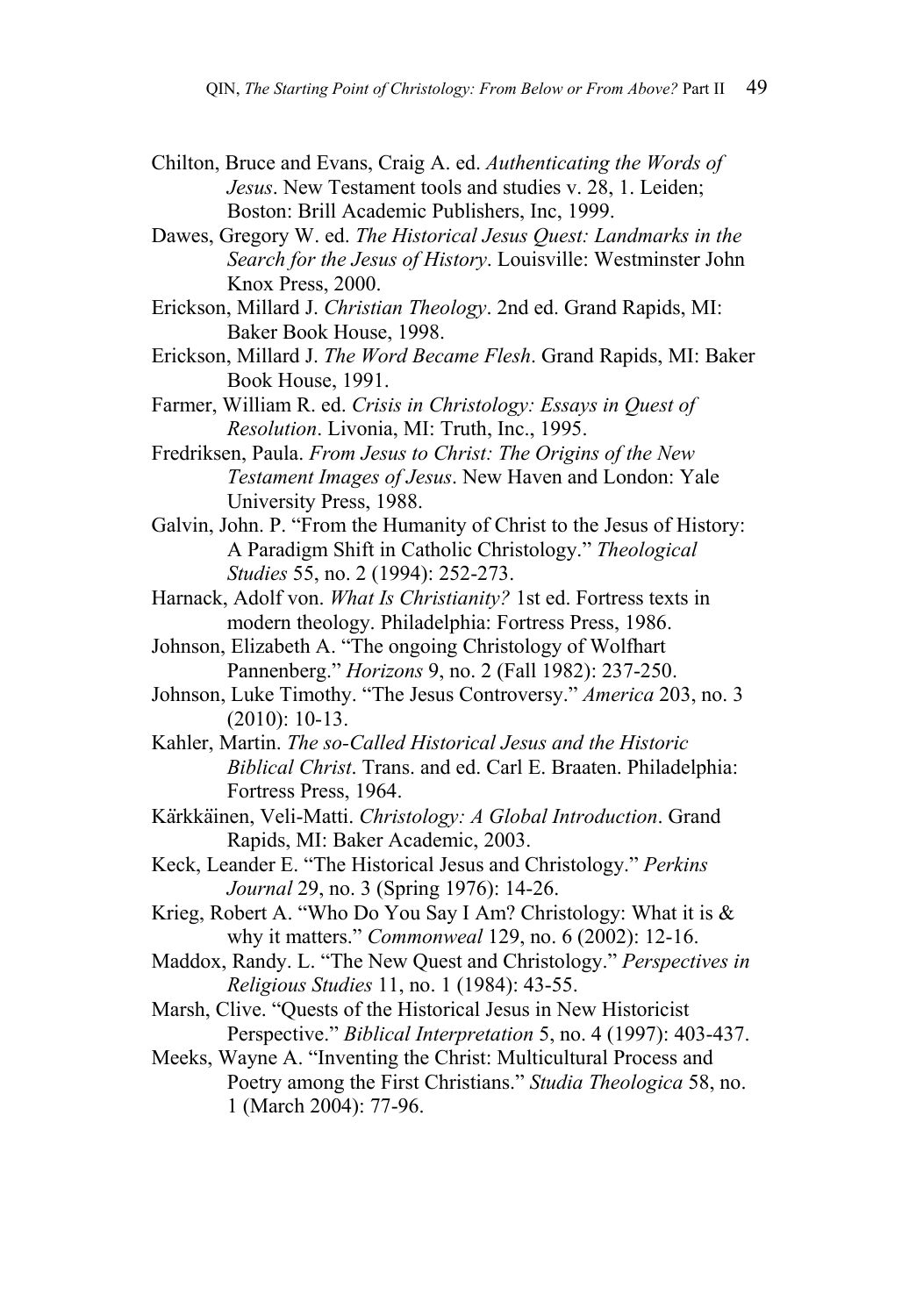- Miller, Edward Jeremy. "Jesus symbol of God: does it work?" *Horizons* 27, no. 1 (Spring 2000): 164-178.
- Moule, C. F. D. *The Origin of Christology*. Cambridge; New York: Cambridge University Press, 1977.
- Nobuhara, Tokiyuki. "Analogia Actionis: A New Proposal for Christology 'From Below'." *Union Seminary Quarterly Review* 39, no. 4 (1984): 269-285.
- Norwood, W Berry. "The church fathers and the deity of Christ." *American Theological Inquiry* 3, no. 1 (January 2010): 17-33.
- Oakes, Edward T. "Irreducible faith." *Christian Century* 128, no. 14 (July 12, 2011): 22-26.
- Osborne, Grant. R. "Christology and New Testament Hermeneutics: A Survey of the Discussion." *Semeia* 30 (1984): 49-62.
- Pannenberg, Wolfhart. *Jesus God and Man*. trans. and ed. Wilkins, Lewis L. and Priebe, Duane A. Philadelphia: Westminster Press, 1968.
- Perry, Tim. "The Historical Jesus, Anti-Judaism, and the Christology of Hebrews: A Theological Reflection." *Didaskalia (Otterburne, Man.)* 10, no. 2 (Spring 1999): 69-78.
- Pramuk, Christopher. "'They Know Him by His Voice': Newman on the Imagination, Christology, and the Theology of Religions." *Heythrop Journal* 48, no. 1 (January 2007): 61-85.
- Ratzinger, Joseph. *Introduction to Christianity*. trans. Foster, J. R. New York: The Seabury Press, 1979.
- Renan, Ernest. *The Life of Jesus.* New York: The Modern Library, Inc, 1927.
- Schweitzer, Albert. *The Quest of the Historical Jesus*. New York: The Macmillan Company, 1961.
- Sobrino, Jon. *Christology at the Crossroads: A Latin American Approach*. trans. Drury, John. London: SCM Press, 1978.
- Strauss, David Friedrich. *The Christ of Faith and the Jesus of History: A Critique of Schleiermacher's Life of Jesus*. trans. and ed. Keck, Leander E. Philadelphia: Fortress Press, 1977.
- Thompson, William M. *The Jesus Debate: A Survey and Synthesis*. New York: Paulist Press, 1985.
- Thompson, William. M. "'Distinct but Not Separate': Historical Research in the Study of Jesus and Christian Faith." *Horizons* 21, no. 1 (1994): 130-141.
- Tilley, Terrence. "Why We Need Both Stories." *Commonweal* 129, no. 6 (March 22, 2002): 16-17.